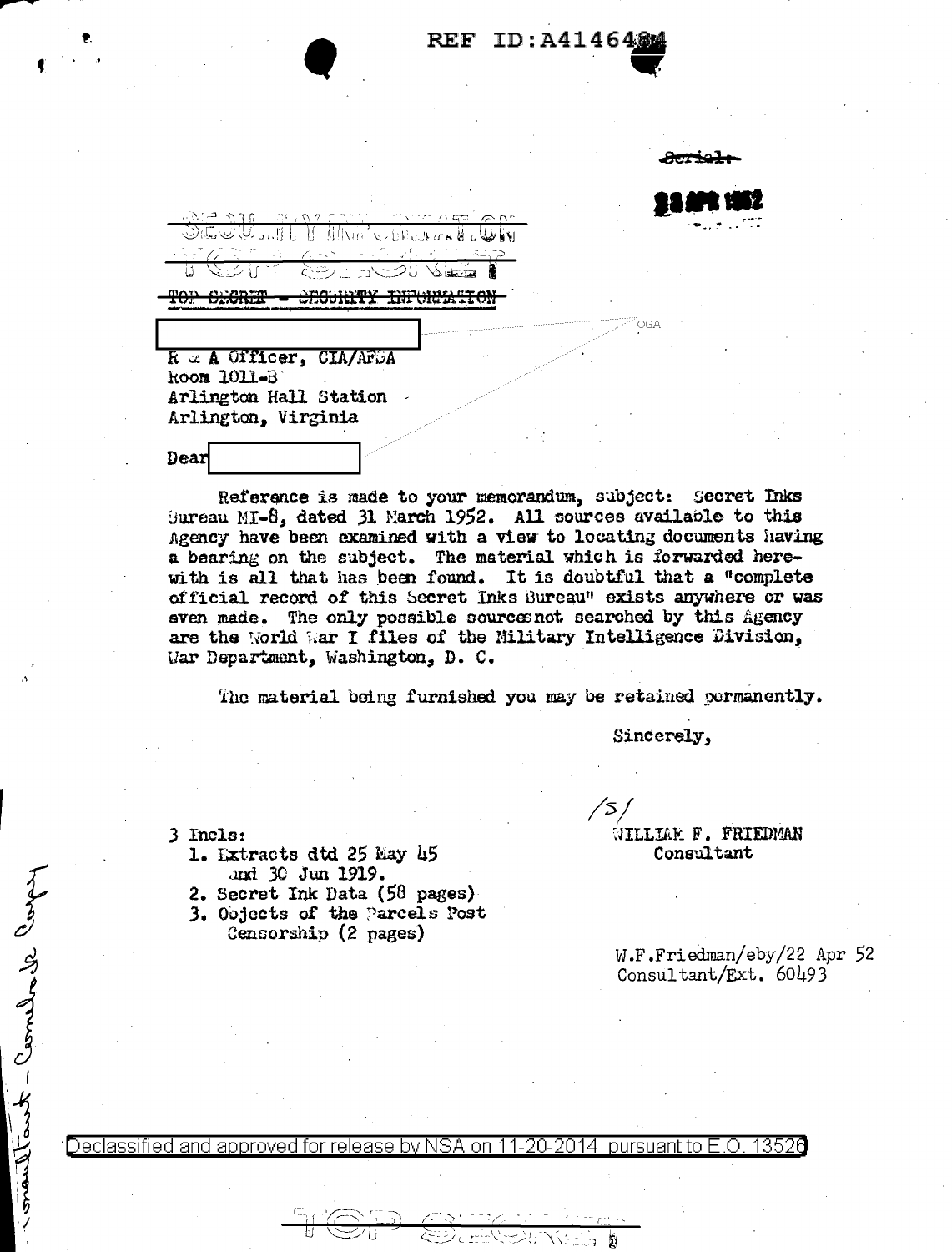VER USERE FPROLD DIA ADD 46484 **MEMO ROUTING SLIP** CONCURRENCES, OR SIMILAR ACTIONS 1 NAME OR TITLE INITIALS CIRCULATE 30 ORGANIZATION AND LOCATION DATE COORDINATION 2 FILE INFORMATION CIA has  $\overline{\mathbf{3}}$ NECESSARY ACTION  $\alpha$ NOTE AND RETURN SEE ME SIGNATURE **OGZ** REMARKS little on this 1. We have very but could give case. ure . AFSA  $22.5$ C  $\overline{O}$ **Q** ト ETURN n FROM NAME OR TITLE DATE سا 52 مح ORGANIZATION AND LOCATION **TELEPHO** hг  $\frac{FORM}{1-FEB~50}$   $\Theta$ Replaces DA AOO Form 895, I Apr 48, and AFBQ of-16-48487-4 GPO ☆

Form 12, 10 *Nov* 47, which may be used.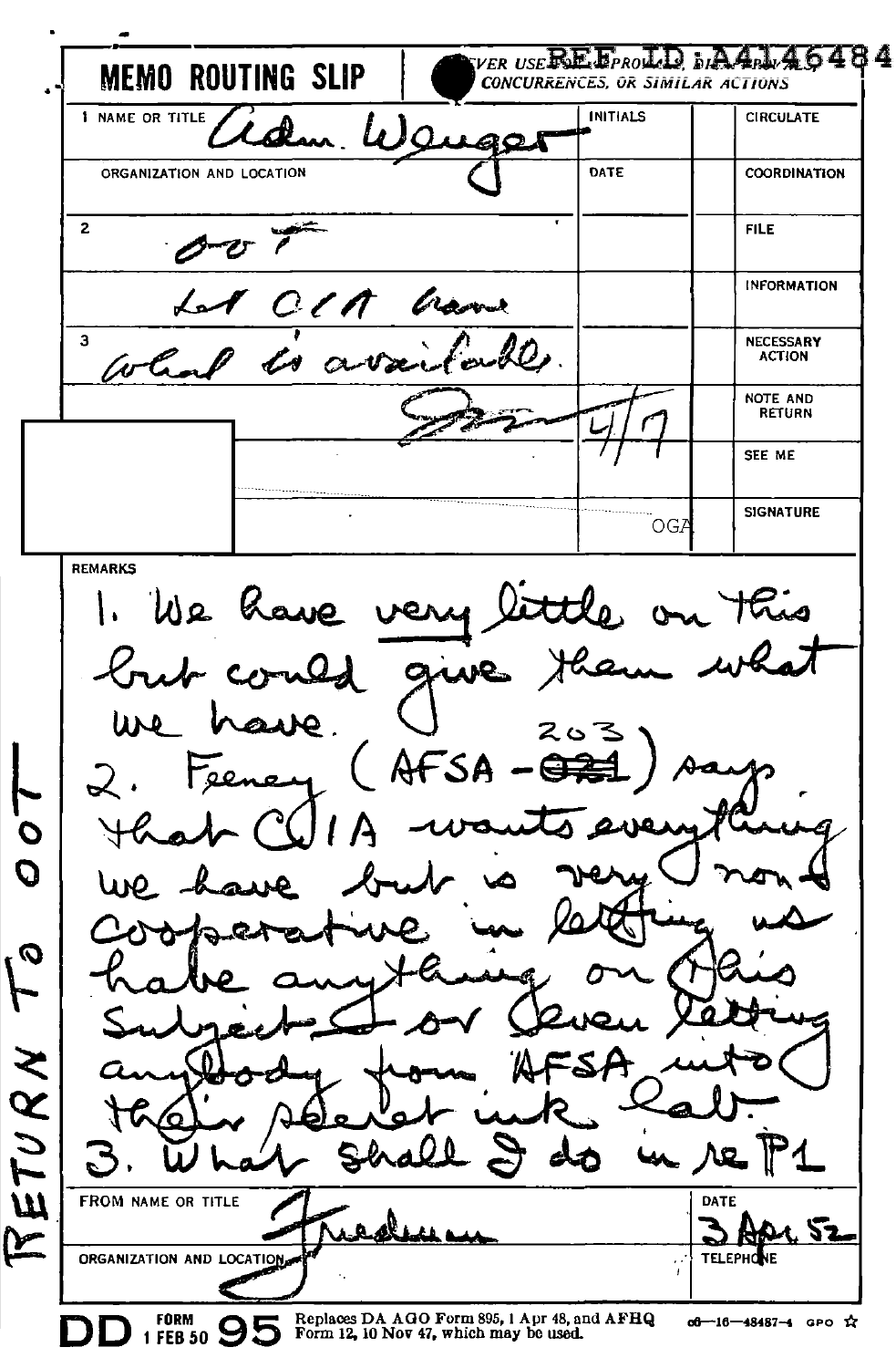ffice Memorandum UNITED STATES GOVERNMENT

1464 A

TÓ : Mr. W. F. Friedman, Consultant. AFSA-00-T

DATE: 31 March 1952

CH-901/52

دينه<br>مستميز

**FROM** : R & A Officer, CIA/AFSA, Room 1011-B, AHS

SUBJECT: Secret Inks Bureau of MT-8

STANDARD FORM NO. 64

marel ta

1. This office has received a requirement from the Technical Support Staff, SAD/CIA, for detailed information regarding the Secret Inks Bureau of MI-8 during World War I. Available references, such as Yardley's "American Black Chamber" and "War Department Annual Reports, 1919," Volume I, Part 1, page 329 have been consulted.

2. We would appreciate receiving information on the location of the complete official record of this Secret Inks Bureau, and any procedures necessary to get permission to inspect the record.

| $G\Lambda$ |  |  |  |  |  |
|------------|--|--|--|--|--|
|            |  |  |  |  |  |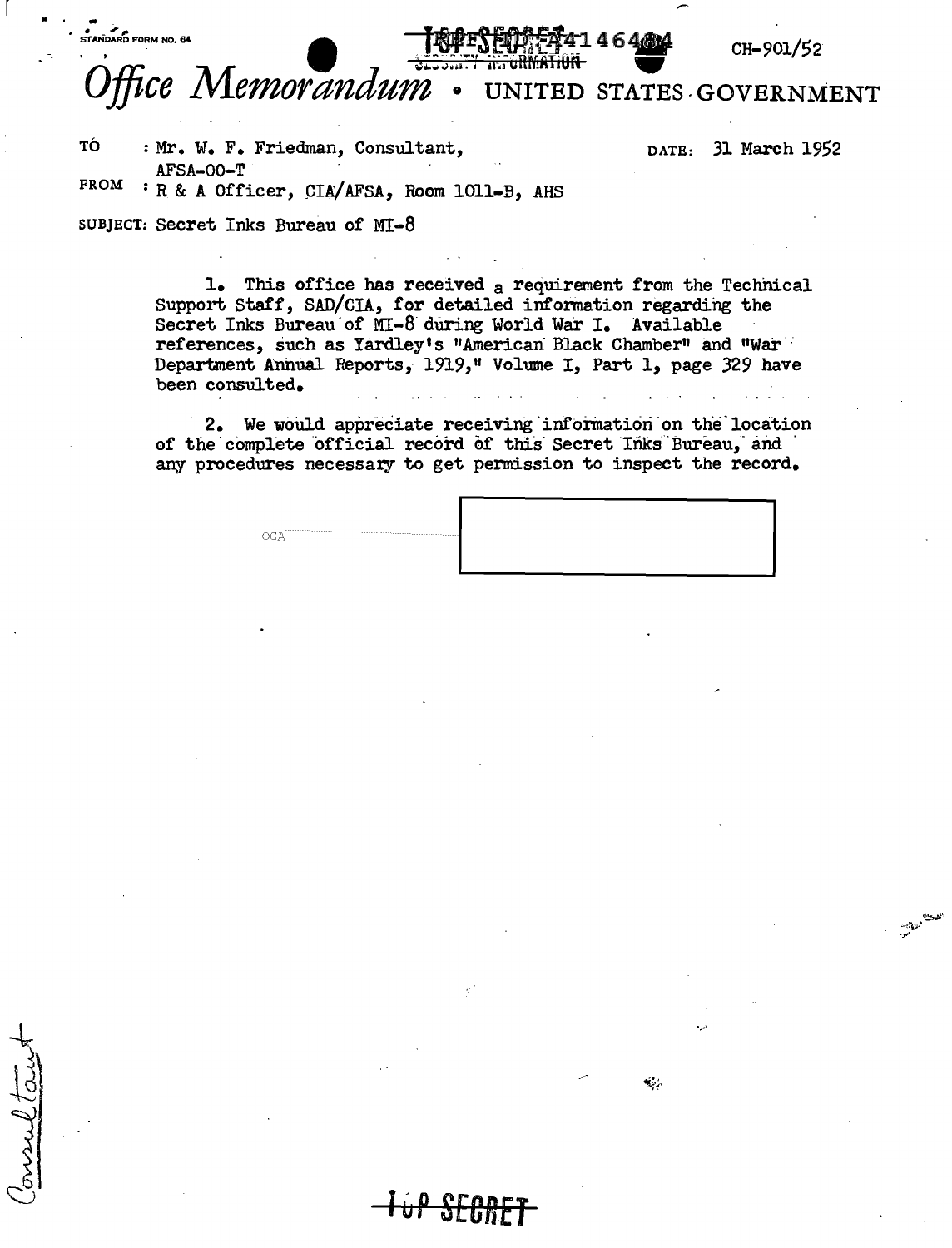| <b>I NAME OR TITLE</b>                                                              | <b>INITIALS</b> | <b>CIRCULATE</b>                  |
|-------------------------------------------------------------------------------------|-----------------|-----------------------------------|
| Capt. Dyer                                                                          |                 |                                   |
| ORGANIZATION AND LOCATION<br>Chief, AFSA-14                                         | DATE            | <b>COORDINATION</b>               |
| 2                                                                                   |                 | <b>FILE</b>                       |
|                                                                                     |                 | <b>INFORMATION</b>                |
| з                                                                                   |                 | <b>NECESSARY</b><br><b>ACTION</b> |
|                                                                                     |                 | <b>NOTE AND</b><br><b>RETURN</b>  |
| 4                                                                                   |                 | SEE ME                            |
|                                                                                     |                 | <b>SIGNATURE</b>                  |
| <b>REMARKS</b>                                                                      |                 |                                   |
| Forwarded herewith is a photostat copy of<br>"Secret Ink Data", for your retention. |                 | OGA                               |
|                                                                                     |                 |                                   |
| altach to liter of                                                                  |                 |                                   |
|                                                                                     |                 |                                   |
|                                                                                     |                 |                                   |
|                                                                                     |                 |                                   |
|                                                                                     |                 |                                   |
| FROM NAME OR TITLE                                                                  |                 |                                   |

l,

п

.  $\overline{\phantom{0}}$  ٠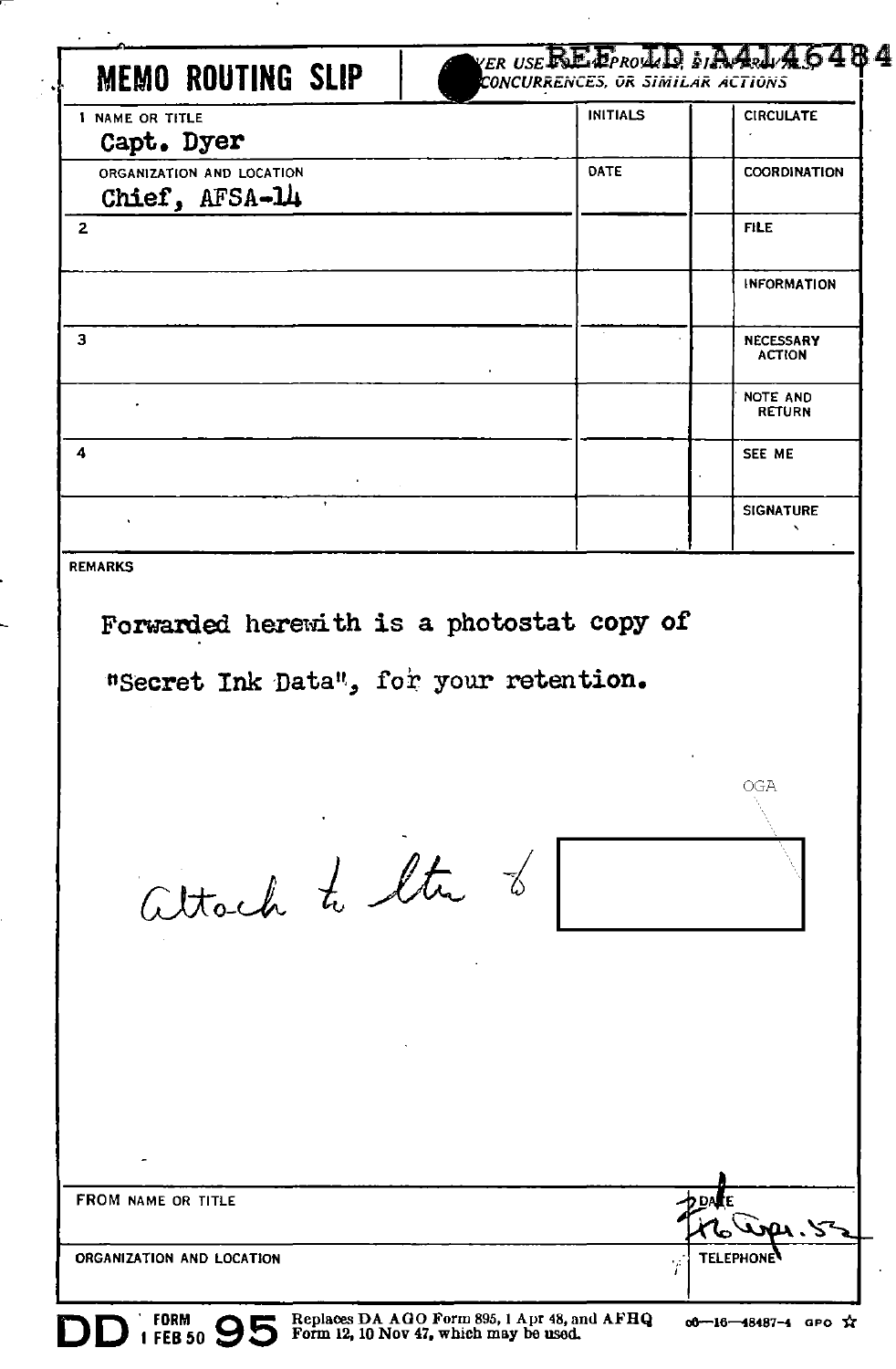

#### Extract from

## "The Achievements of the Cipher 'Sureau (MI-8) During the First Ward War: Documents by Major Herbert o. Yardley"

### Dated 25 May 1945

#### "Secret Inks.

.<br>N

11That the enemy was usil13 secret inks for some of his communications was known in a general way from a very early date. The first actual case that came to attention, however, seems to have been that of a letter written with invisible ink in Modern Greek and brought across the Mexican border in the shoe of an illiterate woman. This was developed by simple processes in M. I. 8 but many suspicious documentsdtd not yield to treatment. Information of a general nature was obtained from the British and the French concerning German technique in this field, and after much correspondence M. I. 8 was put in possession of all the knowledge of our allies in these three ways:

(a) By a voluminous report transmitted through Captain J. A. Powell. who was sent abroad in December 1917 to establish liaison with our allies in all matters of this general nature.

(b) By the visit to America at the expense of  $M$ . I. D. of Mr. S. W. Collins, one of the best of the British experts in the detection of secret inks.

(c) By  $f_{10}$  vicit of Captain Emmett K. Carver of N. I. 8 to Great Britain and France for ctudy in the laboratories there.

"Correspondence and other preliminaries delayed for a painfully long time the establishment of a laboratory in *. I. 8. This did not actually* take place until the removal to 1330 F Street in July, 1918. The laboratory was, however, at this date able to function immediately in highest efficiency. Its record under Captain Carver - and in his absence, under Lt. A. J. McGrail<sup>99</sup>- is one of thorough equipment for any problem in its field and of great usefulness. Gn an average over 2000 letters per week wore examined from July 1. 1918 to February 1. 1919."

 $119.$  Lieutenant Colonel A. J. McGrail was the only member of MI-8 in Washington who later also was a momber of the Signal Security Agency in the Second World War. From 1941 until his death on 30 April 1945 Colonel McGrail was in charge of all work involving secret ink and photography."

> /~~~ r/\* r;= \*\*\* HT\* HT\*  $\mathbb{Z}$ ا الحنكر العرب  $\mathbb{Z}$  ،  $\mathbb{Z}$